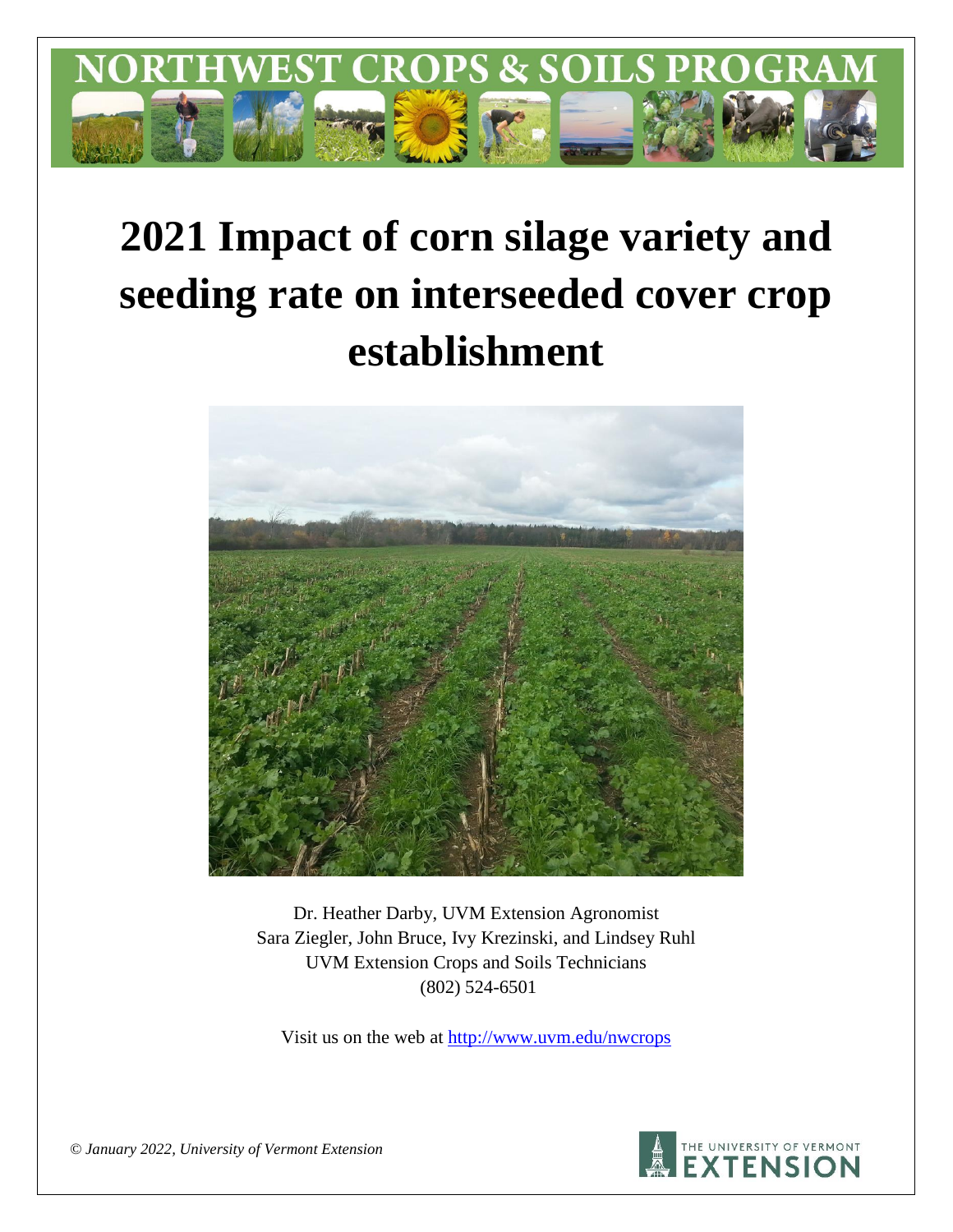### **IMPACT OF CORN SILAGE VARIETY AND SEEDING RATE ON INTERSEEDED COVER CROP ESTABLISHMENT Dr. Heather Darby, University of Vermont Extension [heather.darby\[at\]uvm.edu](mailto:heather.darby@uvm.edu?subject=2013%20Long%20Season%20Corn%20Report)**

With increasing focus on minimizing environmental impacts from agriculture, farmers are looking for strategies that are good for both farm and environmental viability. Cover cropping is one strategy that has been promoted to help farms improve soil health and minimize soil and nutrient losses to the environment. However, with a short growing season it is often difficult to get an adequate cover crop established following corn silage harvest. Therefore, farmers are interested in using interseeding techniques to establish cover crops into an actively growing corn crop. Being successful with this practice will likely require changes to other aspects of the cropping system such as corn populations, corn relative maturity, and the timing of cover crop seeding. The University of Vermont Extension's Northwest Crops and Soils Team implemented replicated field experiments in 2021 to help identify best practices that support successful cover crop establishment without sacrificing corn silage yields.

# **MATERIALS AND METHODS**

The field trials were conducted at Borderview Research Farm in Alburgh, VT and at Bridgeman View Farm in Franklin, VT (Table 1). The trials evaluated the impact of corn variety and population on cover crop establishment and corn yields. Six corn varieties were planted at populations ranging from 26,000 to 36,000. Varieties were selected for fixed and flex-ear characteristics as well as suitability to a northern climate and productivity. Manure was injected at the Franklin site at a rate of 7,159 gal ac-1 on 25-Apr. Corn was planted on 14-May and 17-May for the Alburgh and Franklin locations respectively, with the Alburgh site receiving 5 gal ac-1 9-18-9 starter fertilizer at planting. The plots were interseeded with a cover crop mixture of annual ryegrass (60%), tillage radish (10%) and red clover (30%) when the corn reached the V6 growth stage on 14-Jun and 19-Jun in Alburgh and Franklin respectively.

Prior to harvest, corn populations were measured by counting the number of plants in the center two rows of each plot in Alburgh and the number of plants within random 17.5' transects in each plot in Franklin. Corn was harvested on 17-Sep in Alburgh using a John Deere 2-row corn chopper and collected in a wagon fitted with scales to weigh the yield of each plot. In Franklin, the host farmer harvested the trial on 23-Sep and weighed each plot using portable truck scales. At both sites, an approximate 1 lb subsample was collected, weighed, dried, and weighed again to determine dry matter content and calculate yield from each plot. The samples were then ground to 2mm using a Wiley sample mill and then to 1mm using a cyclone sample mill (UDY Corporation). The samples were analyzed for forage quality via Near Infrared Reflectance Spectroscopy at the E. E. Cummings Crop Testing Laboratory (Burlington, VT) using a FOSS DS2500 NIRS. Following corn harvest, cover crop ground cover and biomass were assessed on 28-Oct and 29-Oct for the Franklin and Alburgh sites respectively. Cover crop biomass was measured by harvesting the material in a  $0.25m<sup>2</sup>$  area in each plot, weighing the material, and taking a subsample to be dried to determine dry matter content. Ground cover provided by the cover crop was measured using the Canopeo smartphone application.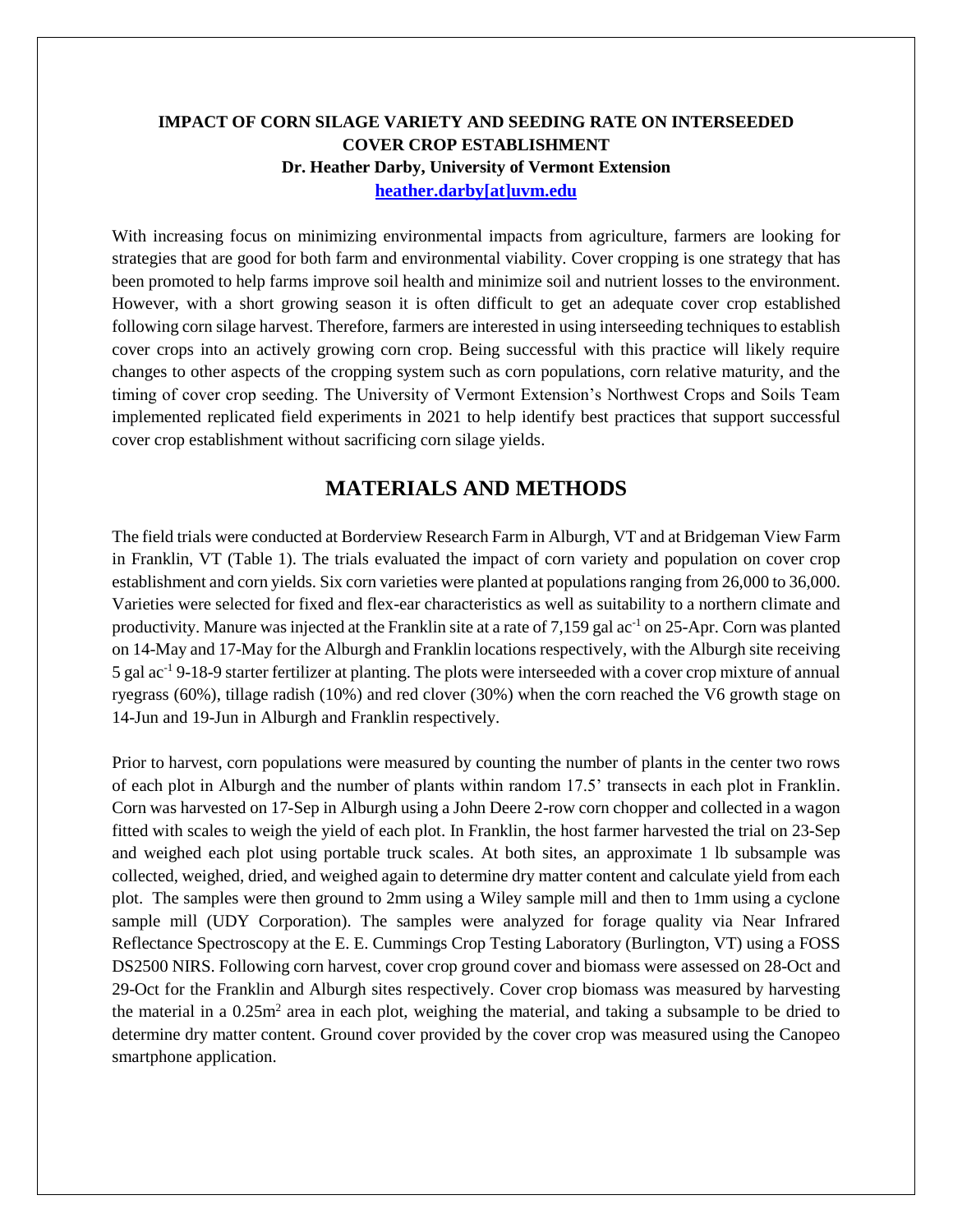|                                   | <b>Borderview Research Farm -</b> | <b>Bridgeman View Farm -</b> |
|-----------------------------------|-----------------------------------|------------------------------|
| <b>Location</b>                   | Alburgh, VT                       | <b>Franklin, VT</b>          |
|                                   | Cabot extremely stony fine sandy  | Westbury stony fine sandy    |
| Soil type                         | loam                              | loam                         |
|                                   | B95M87AMXT (95 RM)                | B95M87AMXT (95 RM)           |
|                                   | B95V86AM (95 RM)                  | B95V86AM (95 RM)             |
| <b>Corn variety treatments</b>    | B97F86AMXT (97 RM)                | B97F86AMXT (97 RM)           |
| (relative maturity)               | DKC44-80 (94 RM)                  | DKC44-80 (94 RM)             |
|                                   | P38N85 (92 RM)                    | P38N85 (92 RM)               |
|                                   | P9608Q (96 RM)                    | P9608Q (96 RM)               |
|                                   | 26,000                            | 28,000                       |
|                                   | 28,000                            | 31,000                       |
| <b>Corn population treatments</b> | 30,000                            | 34,000                       |
| (seeds $ac^{-1}$ )                | 32,000                            |                              |
|                                   | 34,000                            |                              |
|                                   | 36,000                            |                              |
| Corn planting date                | $14$ -May                         | $17-May$                     |
|                                   | $25$ lbs ac <sup>-1</sup>         | $25$ lbs $ac^{-1}$           |
|                                   | Annual ryegrass (60%)             | Annual ryegrass (60%)        |
| Cover crop mixture                | Red clover (30%)                  | Red clover (30%)             |
|                                   | Tillage radish (10%)              | Tillage radish (10%)         |
| Cover crop planting date          | $14$ -Jun                         | $19-J$ un                    |
| <b>Harvest date</b>               | $17-Sep$                          | $23-Sep$                     |

**Table 1. Trial management, 2021.**

Mixtures of true proteins, composed of amino acids, and non-protein nitrogen make up the crude protein content of forages. The bulky characteristics of forage come from fiber. Forage feeding values are negatively associated with fiber since the less digestible portions of the plant are contained in the fiber fraction. The detergent fiber analysis system separates forages into two parts: cell contents, which include sugars, starches, proteins, non-protein nitrogen, fats and other highly digestible compounds; and the less digestible components found in the fiber fraction. The total fiber content of forage is contained in the neutral detergent fiber (aNDFom) which includes cellulose, hemicellulose, and lignin. This measure indicates the bulky characteristic of the forage and therefore is negatively correlated with animal dry matter intake. The portion of the NDF fraction that is estimated to be digestible after 30 hours of fermentation in rumen fluid is represented by the NDF digestibility (NDFD30). The portion of the NDF that is left undigested after 240 hours of fermentation in rumen fluid is represented by uNDF240. The acid detergent fraction (ADF) is composed of highly indigestible fiber and therefore, is negatively correlated with digestibility. The portion of the total dry matter (DM) that contains digestible nutrients is represented by the total digestible nutrients (TDN). The estimated energy available for bodily maintenance plus lactation by a ruminant consuming the forage is represented by the net energy of lactation (NEL) which is expressed on a per pound of dry matter basis. Several forage quality metrics are combined to estimate the milk yield produced by feeding the forage to cattle and is expressed both on a per ton of dry matter and per acre basis.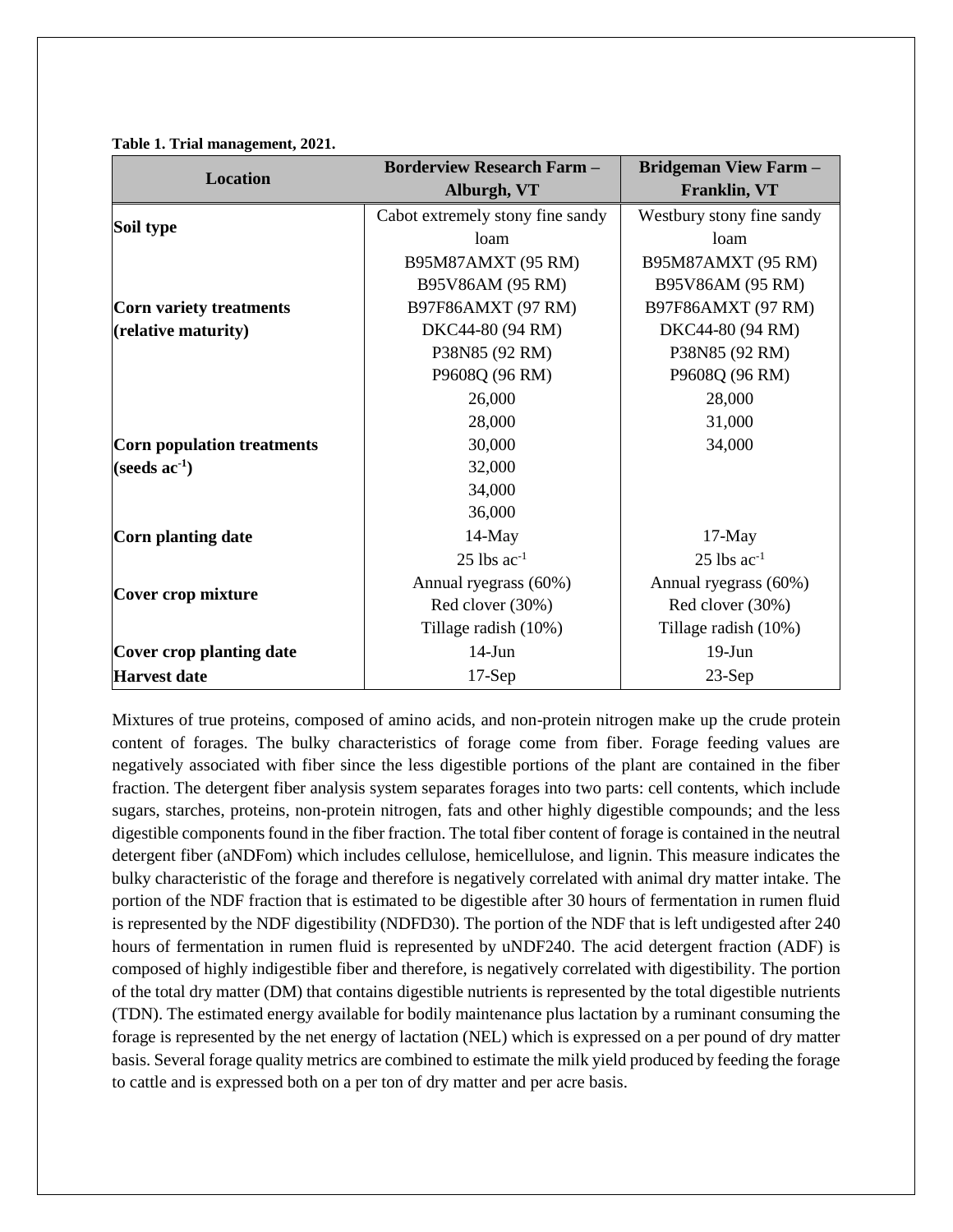Data were analyzed using mixed model analysis using the mixed procedure of SAS (SAS Institute, 1999). Replications in the trials were treated as random effects and treatments were treated as fixed. Mean comparisons were made when the F-test was considered significant  $(p<0.10)$ .

## **RESULTS**

Weather data was recorded with a Davis Instrument Vantage Pro2 weather station, equipped with a WeatherLink data logger at each trial site (Tables 2 and 3). Conditions throughout the season were generally hotter and drier than normal although July was cooler than normal. The region experienced drought conditions categorized at "abnormally dry" or "moderate drought" throughout the duration of the trial (Drought.gov). In total, precipitation was 6.27 inches and 7.63 inches below normal for May-Sep in Alburgh and Franklin respectively. A total of 2613 and 2494 Growing Degree Days (GDDs) were accumulated during the season in Alburgh and Franklin respectively. These were 64 and 143 more than the 30-year normal for these locations respectively.

|                                   | <b>May</b> | Jun     | Jul     | Aug     | Sep  |
|-----------------------------------|------------|---------|---------|---------|------|
| Average temperature $(^{\circ}F)$ | 58.4       | 70.3    | 68.1    | 74.0    | 62.8 |
| Departure from normal             | $-0.03$    | 2.81    | $-4.31$ | 3.25    | 0.14 |
|                                   |            |         |         |         |      |
| Precipitation (inches)            | 0.66       | 3.06    | 2.92    | 2.29    | 4.09 |
| Departure from normal             | $-3.10$    | $-1.20$ | $-1.14$ | $-1.25$ | 0.42 |
|                                   |            |         |         |         |      |
| Growing Degree Days (base 50°F)   | 334        | 597     | 561     | 727     | 394  |
| Departure from normal             | 33         | 73      | $-134$  | 85      |      |

**Table 2. 2021 weather data for Alburgh, VT.**

Based on weather data from a Davis Instruments Vantage Pro2 with WeatherLink data logger. Historical averages are for 30 years of NOAA data (1991-2020) from Burlington, VT.

#### **Table 3. 2021 weather data for Franklin, VT.**

|                                   | May     | Jun     | Jul     | Aug     | Sep     |
|-----------------------------------|---------|---------|---------|---------|---------|
| Average temperature $(^{\circ}F)$ | 59.6    | 69.3    | 67.6    | 72.1    | 62.9    |
| Departure from normal             | 1.21    | 1.83    | $-4.84$ | 1.39    | 0.19    |
|                                   |         |         |         |         |         |
| Precipitation (inches)            | 0.71    | 2.61    | 2.44    | 2.77    | 2.65    |
| Departure from normal             | $-2.68$ | $-1.02$ | $-1.78$ | $-1.14$ | $-1.01$ |
|                                   |         |         |         |         |         |
| Growing Degree Days (base 50°F)   | 298     | 580     | 544     | 685     | 387     |
| Departure from normal             |         | 93      | -86     | 103     | 27      |

Based on weather data from a Davis Instruments Vantage Pro2 with WeatherLink data logger. Historical averages are for 30 years of NOAA data (1991-2020) from Burlington, VT.

#### *Interactions*

There were very few significant interactions between main effects (Table 4 and 5). At the Franklin location, there was a corn seeding rate by variety interaction for cover crop yield and corn crude protein. The interaction suggests that the varieties response to altered seeding rates changed the effect on cover crop biomass and corn crude protein (Figure 1 and 2). For most varieties, cover crop biomass was highest at the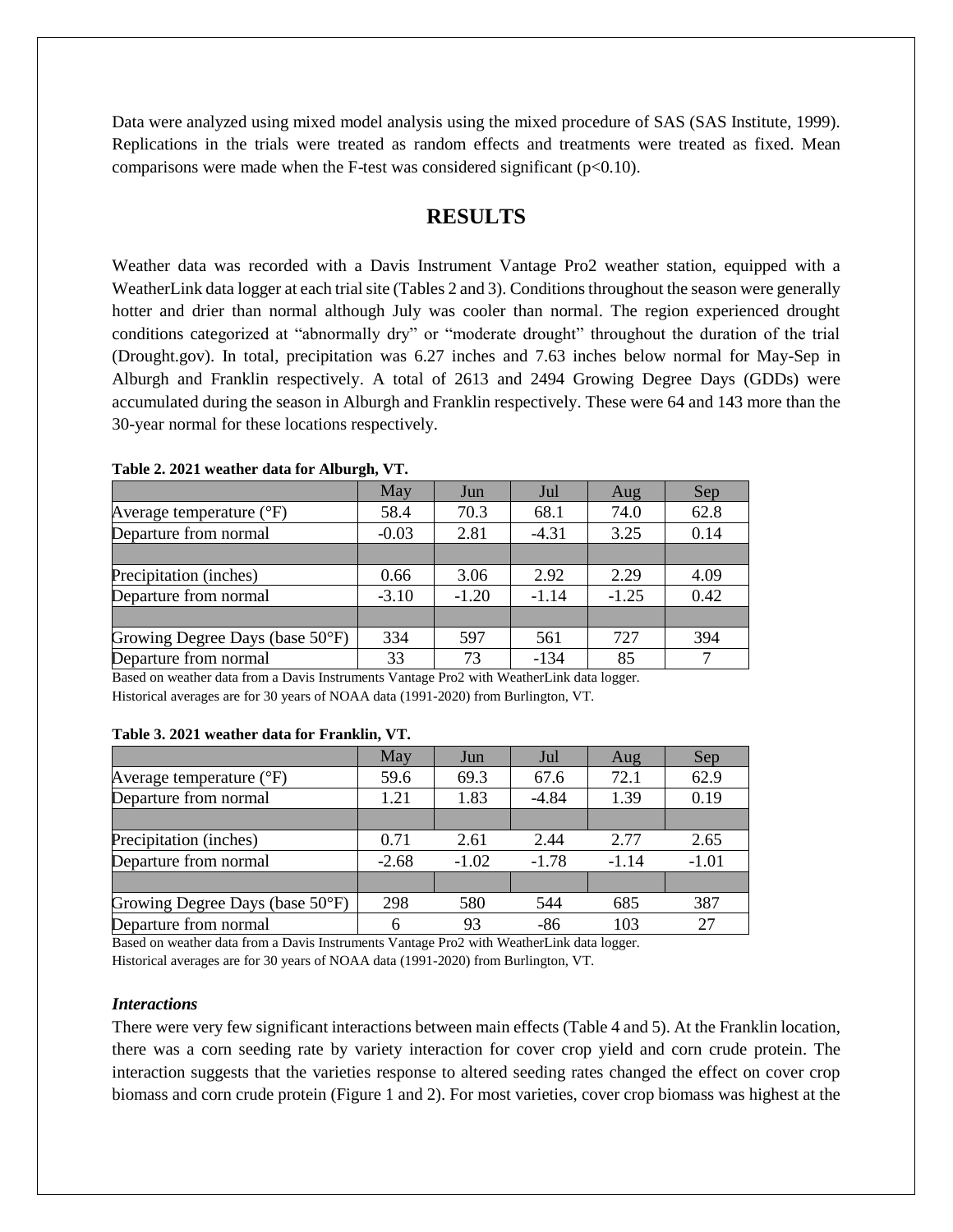middle seeding rate and decreased at the highest seeding rate. However, varieties DKC44-80 and P38N85 did not follow this trend. This may be due to plant architecture. Corn crude protein response fluctuated with some varieties increasing as seeding rates increased, some decreased as seeding rates increased, and some increased or decreased only at the middle seeding rate. We'd expect flex-ear varieties (B97F86AMXT, DKC44-80, and P9608Q) to contribute to higher protein levels at lower seeding rates as the plants are able to take advantage of limited competition by producing larger ears and therefore higher silage protein. However, this wasn't true for all flex-ear varieties. Similarly, for fixed-ear varieties we'd expect higher protein levels at higher populations as these varieties are better adapted to these high competition situations and can maintain ear size and therefore silage protein content. Again, not all fixed-ear varieties followed this trend. These data suggest that other varietal performance factors that are impacted by seeding rate may contribute to protein content. The lack of other significant interactions indicates that corn varieties responded similarly in terms of yield and quality parameters when planted at different seeding rates.

|                               |                 | Alburgh location |                   | Franklin location |           |                   |  |
|-------------------------------|-----------------|------------------|-------------------|-------------------|-----------|-------------------|--|
|                               | Seeding<br>rate | Variety          | Rate x<br>Variety | Seeding<br>rate   | Variety   | Rate x<br>Variety |  |
| Corn yield                    | $* +$           | <b>NS</b>        | <b>NS</b>         | $**$              | $**$      | <b>NS</b>         |  |
| Corn dry matter               | NS <sup>t</sup> | ***              | <b>NS</b>         | <b>NS</b>         | ***       | <b>NS</b>         |  |
| Corn crude protein            | NS.             | $\ast$           | <b>NS</b>         | <b>NS</b>         | ***       | ***               |  |
| Corn ADF                      | <b>NS</b>       | $**$             | <b>NS</b>         | <b>NS</b>         | <b>NS</b> | <b>NS</b>         |  |
| Corn aNDFom                   | <b>NS</b>       | $**$             | <b>NS</b>         | <b>NS</b>         | <b>NS</b> | <b>NS</b>         |  |
| Corn lignin                   | <b>NS</b>       | <b>NS</b>        | <b>NS</b>         | <b>NS</b>         | <b>NS</b> | <b>NS</b>         |  |
| Corn fat                      | <b>NS</b>       | <b>NS</b>        | <b>NS</b>         | <b>NS</b>         | <b>NS</b> | <b>NS</b>         |  |
| Corn starch                   | <b>NS</b>       | $**$             | <b>NS</b>         | <b>NS</b>         | <b>NS</b> | <b>NS</b>         |  |
| Corn uNDF240                  | <b>NS</b>       | ***              | <b>NS</b>         | NS                | <b>NS</b> | <b>NS</b>         |  |
| Corn TDN                      | <b>NS</b>       | <b>NS</b>        | <b>NS</b>         | <b>NS</b>         | <b>NS</b> | <b>NS</b>         |  |
| Corn NEL                      | <b>NS</b>       | <b>NS</b>        | <b>NS</b>         | <b>NS</b>         | <b>NS</b> | <b>NS</b>         |  |
| Milk yield (lbs ton $^{-1}$ ) | <b>NS</b>       | <b>NS</b>        | <b>NS</b>         | <b>NS</b>         | <b>NS</b> | <b>NS</b>         |  |
| Milk yield (lbs $ac^{-1}$ )   | $\ast$          | <b>NS</b>        | <b>NS</b>         | $\ast$            | **        | <b>NS</b>         |  |

| Table 4. Significance of main effects and main effect interactions, corn characteristics. |  |  |  |  |  |  |  |
|-------------------------------------------------------------------------------------------|--|--|--|--|--|--|--|
|-------------------------------------------------------------------------------------------|--|--|--|--|--|--|--|

#### **Table 5. Significance of main effects and main effect interaction, cover crop characteristics.**

|                     |                 | Alburgh location |                   |                 | Franklin location |                   |
|---------------------|-----------------|------------------|-------------------|-----------------|-------------------|-------------------|
|                     | Seeding<br>rate | Variety          | Rate x<br>Variety | Seeding<br>rate | Variety           | Rate x<br>Variety |
| Fall ground cover   | <b>NS</b>       | $**$             | <b>NS</b>         | <b>NS</b>       | <b>NS</b>         | <b>NS</b>         |
| Cover crop yield    | <b>NS</b>       | $\mathbf x$      | <b>NS</b>         | <b>NS</b>       | <b>NS</b>         | $**$              |
| Ear proportion      | N/A             | N/A              | N/A               | <b>NS</b>       | <b>NS</b>         | <b>NS</b>         |
| Ryegrass proportion | N/A             | N/A              | N/A               | <b>NS</b>       | <b>NS</b>         | <b>NS</b>         |
| Radish proportion   | N/A             | N/A              | N/A               | <b>NS</b>       | <b>NS</b>         | <b>NS</b>         |
| Clover proportion   | N/A             | N/A              | N/A               | <b>NS</b>       | <b>NS</b>         | <b>NS</b>         |
| Weeds proportion    | N/A             | N/A              | N/A               | <b>NS</b>       | <b>NS</b>         | <b>NS</b>         |

 $\dagger$ \* 0.1 < p > 0.05; \*\* 0.05 < p > 0.01; \*\*\* p < 0.01

‡NS; Not statistically significant.

¥N/A; not measured at that location.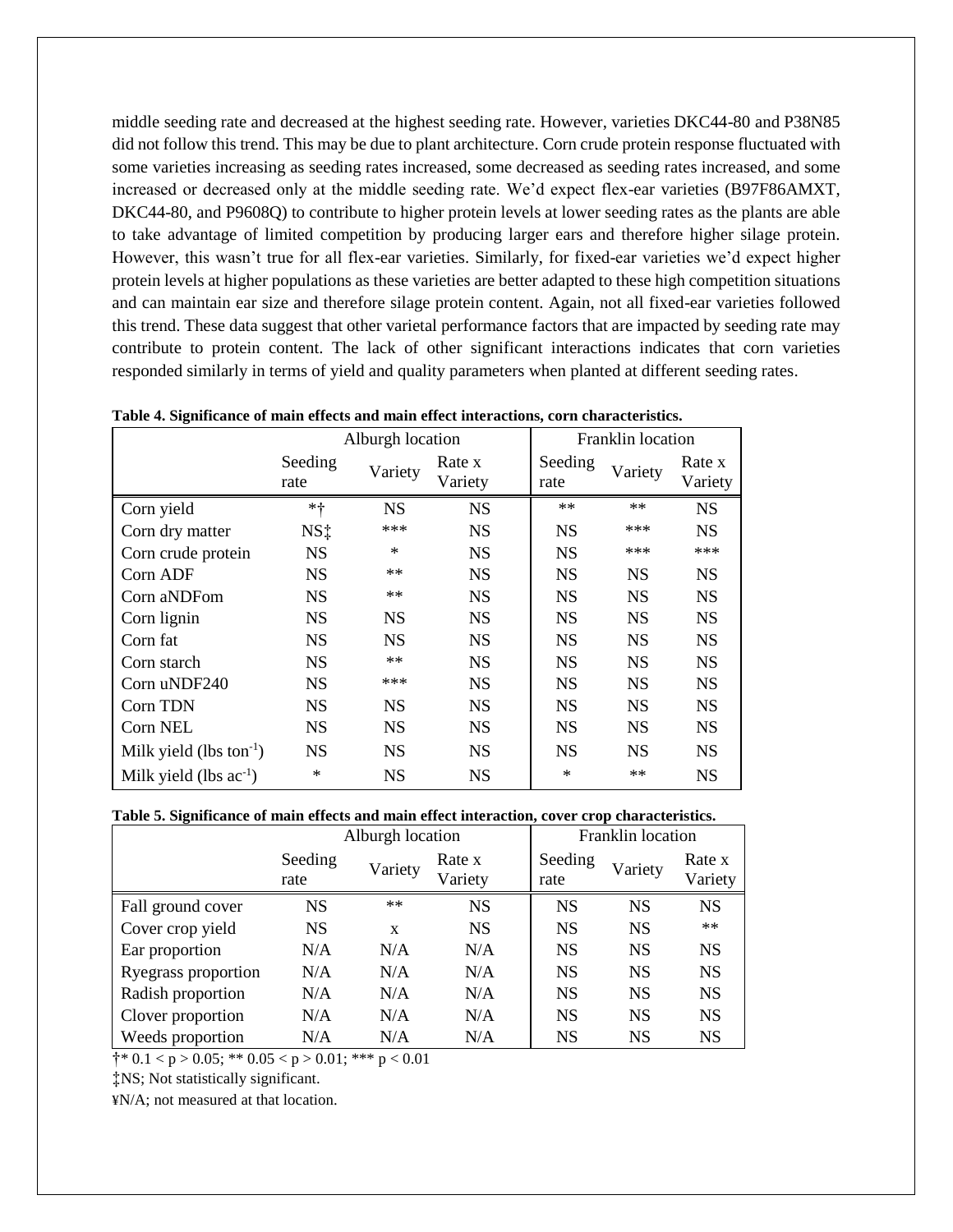

**Figure 1. Seeding rate x variety interaction for cover crop dry matter yield, Franklin location.**



**Figure 2. Seeding rate x variety interaction for corn crude protein content, Franklin location.**

#### *Impact of Corn Seeding Rate*

As anticipated, seeding rate significantly impacted corn populations at harvest in both locations (Tables 6 and 7). At the Alburgh location, populations aligned well with the seeding rate treatments leading to significantly different harvest populations between each seeding rate treatment. At the Franklin site, where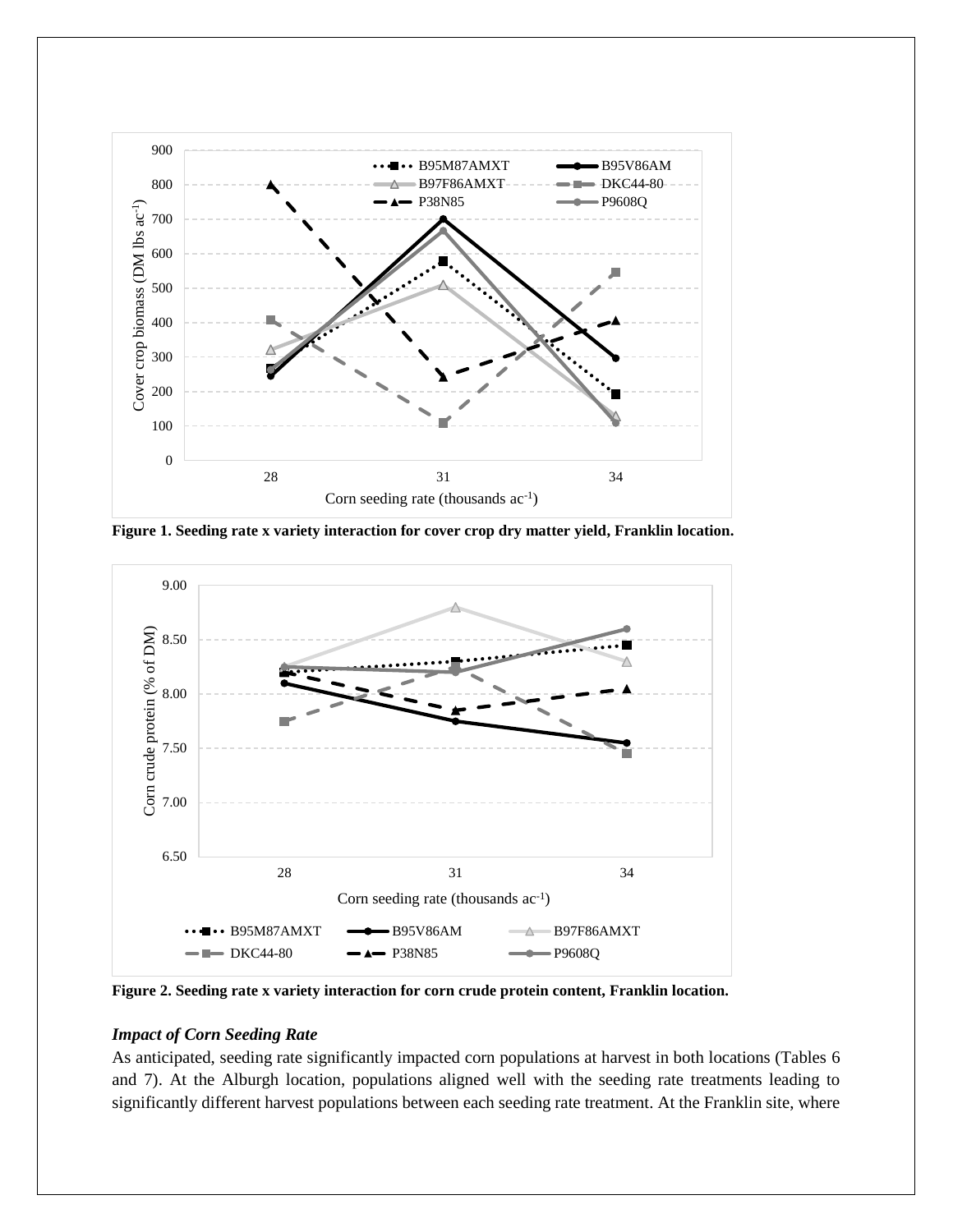fewer seeding rates were imposed, populations were significantly higher in the 34,000 seeds ac<sup>-1</sup> treatment, however the 31,000 and 28,000 seeds ac<sup>-1</sup> treatments ultimately had statistically similar harvest populations around 28,000 plants ac<sup>-1</sup>. These differences also translated into statistically differing yields at both locations. In Alburgh, the highest yield of 22.7 tons ac<sup>-1</sup> was obtained from the 36,000 seeds ac<sup>-1</sup> treatment. However, this was statistically similar to the 30,000 and 26,000 seeds ac<sup>-1</sup> treatments, indicating that no additional yield benefit was gained by seeding at a rate greater than 26,000 seeds ac<sup>-1</sup>. As discussed in the previous section, there was no significant interaction between ear type (fixed vs flex) and seeding rate for yield indicating that no additional yield benefit was seen increasing seeding rates beyond 26,000 seeds ac-<sup>1</sup> for either ear-type. At the Franklin site, the highest yield was obtained by the  $31,000$  seeds ac<sup>-1</sup> treatment which yielded 23.7 tons  $ac^{-1}$ . As this was statistically similar to the 34,000 seeds  $ac^{-1}$  treatment, no additional yield benefit was gained by seeding above 31,000 seeds ac<sup>-1</sup>.

| Tuble of Corn and cover erop enuracteristics by security rute, rubbi gli focultoni |                  |                    |            |           |                  |
|------------------------------------------------------------------------------------|------------------|--------------------|------------|-----------|------------------|
|                                                                                    |                  | Corn               |            |           |                  |
|                                                                                    |                  | yield@             | Corn       | Ground    | Cover crop       |
| <b>Seeding Rate</b>                                                                | Population       | 35% DM             | DM         | cover     | yield            |
| seeds $ac^{-1}$                                                                    | plants $ac^{-1}$ | tons $ac^{-1}$     | %          | %         | DM lbs $ac^{-1}$ |
| 26000                                                                              | 24611ft          | 22.6a              | 43.9       | 63.6      | 1525             |
| 28000                                                                              | 26426e           | 20.0c              | 45.3       | 62.4      | 1495             |
| 30000                                                                              | 27540d           | 22.2ab             | 46.3       | 61.2      | 1474             |
| 32000                                                                              | 30492c           | 20.3 <sub>bc</sub> | 46.9       | 64.9      | 1481             |
| 34000                                                                              | 32355b           | 20.0c              | 46.7       | 63.3      | 1822             |
| 36000                                                                              | 33565a           | 22.7a              | 46.8       | 62.4      | 1522             |
| LSD $(p=0.10)$ $\ddagger$                                                          | 676              | 2.11               | <b>NS¥</b> | <b>NS</b> | <b>NS</b>        |
| Trial mean                                                                         | 29165            | 21.3               | 46.0       | 63.0      | 1553             |

**Table 6. Corn and cover crop characteristics by seeding rate, Alburgh location.**

†Treatments that share a letter performed statistically similarly to one another.

‡LSD; least significant difference at the p=0.10 level.

¥NS; not statistically significant.

**Table 7. Corn characteristics by seeding rate, Franklin location.**

|                           |                  | Corn<br>yield@    | Corn       | Ear        |
|---------------------------|------------------|-------------------|------------|------------|
| Seeding Rate              | Population       | 35% DM            | DM         | proportion |
| seeds $ac^{-1}$           | plants $ac^{-1}$ | tons $ac^{-1}$    | $\%$       | $\%$       |
| 28000                     | 27629b           | 20.5 <sup>†</sup> | 49.4       | 47.6       |
| 31000                     | 28708b           | 23.7a             | 50.8       | 47.3       |
| 34000                     | 31363a           | 21.9ab            | 50.5       | 47.9       |
| LSD $(p=0.10)$ $\ddagger$ | 1665             | 2.11              | <b>NS¥</b> | <b>NS</b>  |
| Trial mean                | 29234            | 22.0              | 50.2       | 47.6       |

†Treatments that share a letter performed statistically similarly to one another.

‡LSD; least significant difference at the p=0.10 level.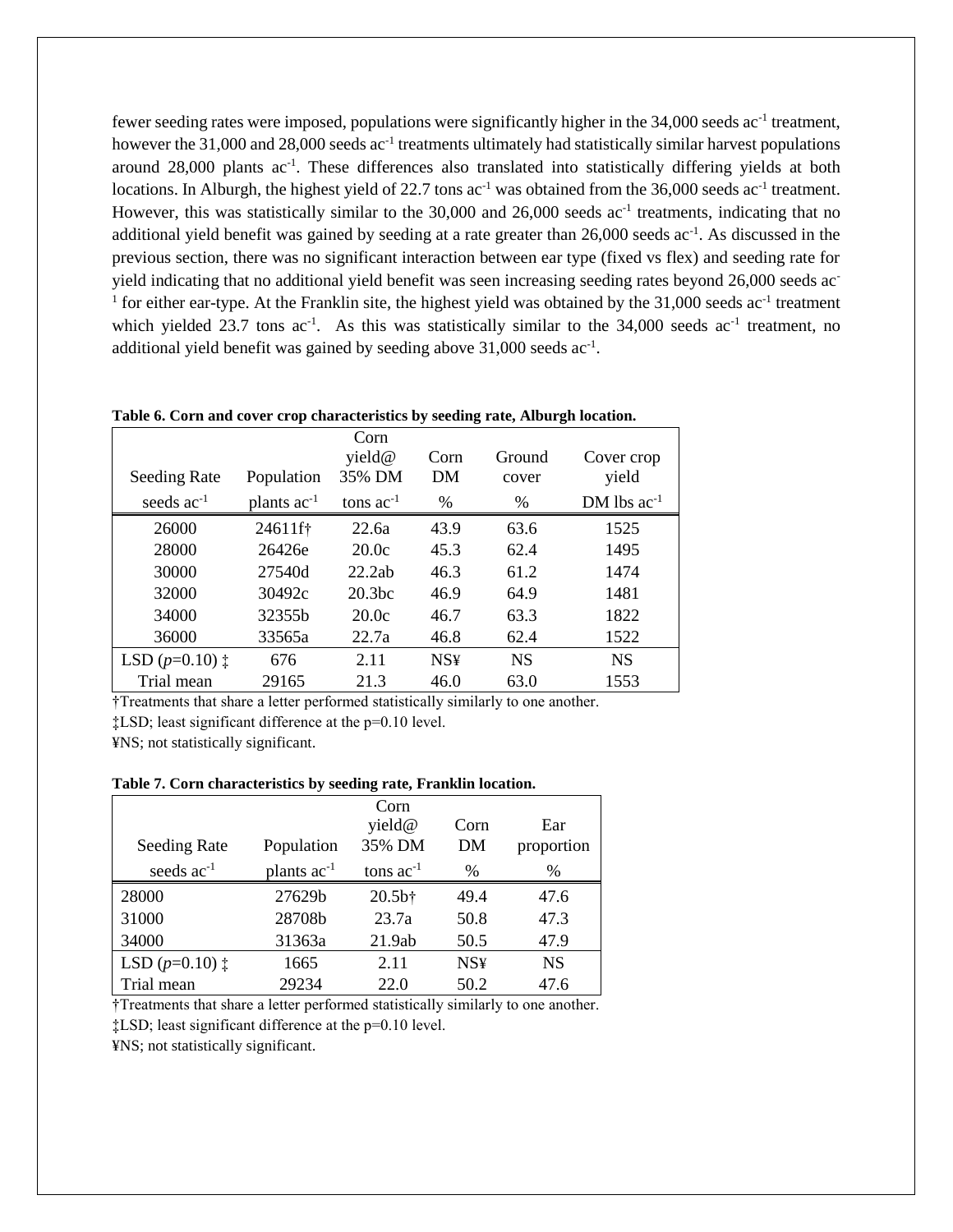At the Franklin location, plants were also divided into ear and stover fractions. The proportion of the total plant dry matter that was in the ear fraction averaged 47.6% and did not differ by seeding rate treatment. At both sites following corn harvest, cover crop ground cover and biomass were assessed. In Franklin, additionally the samples were sorted into ryegrass, radish, clover, and weed fractions. Neither location saw a significant difference in ground cover or cover crop biomass (Tables 6 and 8). Sorting from the Franklin site indicated that the cover crop mixture was dominated by annual ryegrass followed by radish and weeds. Virtually no clover was found. However, this composition did not vary by seeding rate treatment indicating that, even at lower seeding rates, which allow more light to penetrate the corn canopy, a similar cover crop yield and composition could be expected.

| Seeding Rate                                    | Ground<br>cover | Cover crop<br>yield | Ryegrass | Radish    | Clover    | Weeds     |
|-------------------------------------------------|-----------------|---------------------|----------|-----------|-----------|-----------|
| seeds ac <sup>-1</sup>                          | %               | DM lbs $ac^{-1}$    |          | % of DM   |           |           |
| 28000                                           | 30.0            | 384                 | 77.1     | 16.2      | 0.136     | 6.52      |
| 31000                                           | 33.7            | 468                 | 79.2     | 8.92      | 0.166     | 11.7      |
| 34000                                           | 29.7            | 280                 | 89.4     | 7.72      | 0.130     | 2.80      |
| LSD $(p=0.10)$ <sup><math>\ddagger</math></sup> | $NS\gamma$      | NS                  | NS       | <b>NS</b> | <b>NS</b> | <b>NS</b> |
| Trial mean                                      | 31.1            | 378                 | 81.9     | 10.9      | 0.144     | 7.02      |

**Table 8. Cover crop characteristics by seeding rate, Franklin location.**

‡LSD; least significant difference at the p=0.10 level.

¥NS; not statistically significant.

Corn quality characteristics did not differ significantly by seeding rate in either location (Tables 9 and 10). The only parameter that did differ was predicted milk yield per acre. This is due to the significant differences observed in yield between the seeding rates, not forage quality differences. Although some of the varieties included in the trial possessed flex-ear characteristics which would allow them to form larger ears at lower populations, these did not translate into significant impacts on corn silage quality parameters.

#### **Table 9. Corn quality characteristics by seeding rate, Alburgh location.**

|                                                 |                 |           |           |           |           |            |                | 240-hr    | $30-hr$     |                         |                        |
|-------------------------------------------------|-----------------|-----------|-----------|-----------|-----------|------------|----------------|-----------|-------------|-------------------------|------------------------|
| <b>Seeding Rate</b>                             | $\rm CP$        | ADF       | aNDFom    | Lignin    | Starch    | <b>TDN</b> | <b>NEL</b>     | uNDF      | <b>NDFD</b> |                         | Milk yield             |
| seeds $ac^{-1}$                                 | % of DM         |           |           |           |           |            | Mcal $lb^{-1}$ |           | % of NDF    | $lbs$ ton <sup>-1</sup> | $lbs$ ac <sup>-1</sup> |
| 26000                                           | 8.25            | 20.1      | 36.5      | 2.29      | 38.7      | 65.4       | 0.690          | 9.64      | 58.2        | 3432                    | 27158at                |
| 28000                                           | 8.18            | 19.5      | 35.4      | 2.19      | 39.8      | 65.8       | 0.697          | 9.49      | 57.9        | 3453                    | 24128b                 |
| 30000                                           | 8.06            | 20.4      | 37.0      | 2.28      | 38.9      | 65.3       | 0.686          | 9.94      | 57.7        | 3397                    | 26475ab                |
| 32000                                           | 7.86            | 20.8      | 37.3      | 2.31      | 38.6      | 65.2       | 0.684          | 9.90      | 57.7        | 3391                    | 24000b                 |
| 34000                                           | 7.83            | 19.5      | 35.3      | 2.19      | 40.7      | 65.7       | 0.695          | 9.39      | 56.9        | 3431                    | 24046b                 |
| 36000                                           | 7.87            | 20.1      | 36.3      | 2.14      | 40.2      | 65.7       | 0.694          | 9.71      | 57.0        | 3422                    | 27200a                 |
| LSD $(p=0.10)$ <sup><math>\ddagger</math></sup> | NS <sup>Y</sup> | <b>NS</b> | <b>NS</b> | <b>NS</b> | <b>NS</b> | <b>NS</b>  | <b>NS</b>      | <b>NS</b> | <b>NS</b>   | <b>NS</b>               | 2568                   |
| Trial mean                                      | 8.01            | 20.1      | 36.3      | 2.24      | 39.5      | 65.5       | 0.691          | 9.68      | 57.6        | 3421                    | 25501                  |

†Treatments that share a letter performed statistically similarly to one another.

‡LSD; least significant difference at the p=0.10 level.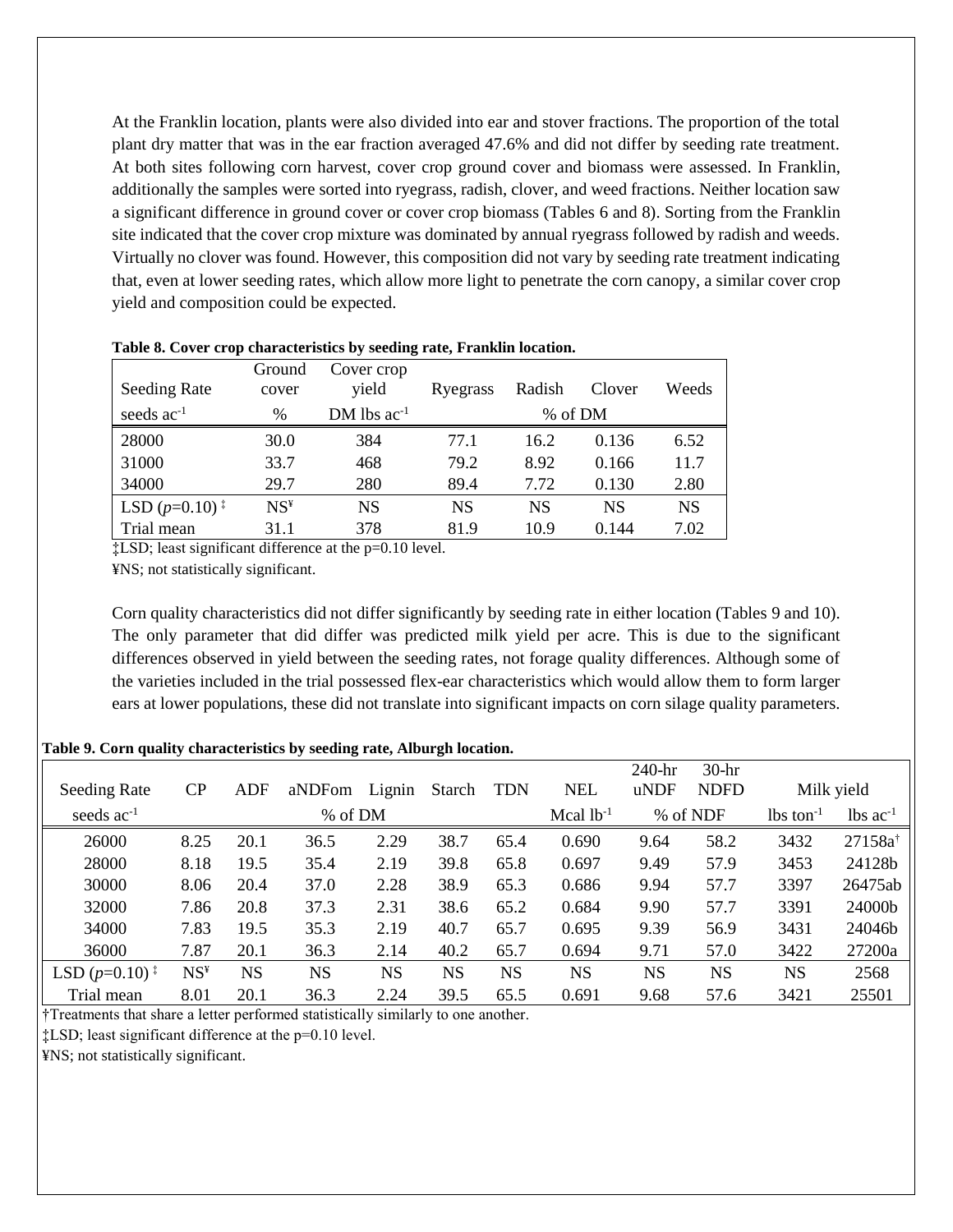| <b>Seeding Rate</b>                             | $\rm CP$                 | ADF       | aNDFom | Lignin | Starch | <b>TDN</b> | <b>NEL</b>     | 240-hr<br>uNDF | $30-hr$<br><b>NDFD</b> |                         | Milk yield             |
|-------------------------------------------------|--------------------------|-----------|--------|--------|--------|------------|----------------|----------------|------------------------|-------------------------|------------------------|
| seeds $ac^{-1}$                                 | % of DM                  |           |        |        |        |            | Mcal $1b^{-1}$ |                | % of NDF               | $lbs$ ton <sup>-1</sup> | $lbs$ ac <sup>-1</sup> |
| 28000                                           | 8.13                     | 19.6      | 35.5   | 2.19   | 38.6   | 67.0       | 0.711          | 11.1           | 56.3                   | 3496                    | 25094b <sup>t</sup>    |
| 31000                                           | 8.19                     | 20.0      | 36.2   | 2.23   | 38.3   | 66.5       | 0.704          | 10.0           | 57.4                   | 3471                    | 28725a                 |
| 34000                                           | 8.07                     | 19.7      | 35.4   | 2.25   | 38.9   | 66.8       | 0.707          | 11.0           | 56.0                   | 3468                    | 26624ab                |
| LSD $(p=0.10)$ <sup><math>\ddagger</math></sup> | $\mathrm{NS}^\texttt{y}$ | <b>NS</b> | NS     | NS     | NS     | NS         | NS             | NS             | NS                     | NS                      | 2629                   |
| Trial mean                                      | 8.13                     | 19.7      | 35.7   | 2.22   | 38.6   | 66.8       | 0.707          | 10.7           | 56.6                   | 3478                    | 26815                  |

#### **Table 10. Corn quality characteristics by seeding rate, Franklin location.**

†Treatments that share a letter performed statistically similarly to one another.

‡LSD; least significant difference at the p=0.10 level.

¥NS; not statistically significant.

#### *Impact of Corn Variety*

Corn variety significantly impacted corn harvest characteristics at both locations (Tables 11 and 12). At both sites, variety P38N85 produced one of the lowest populations. This could be due to differences in seed size and shape, complicating accurate planting in comparison to the other varieties. Corn yield varied significantly by variety at only the Franklin site. Variety DKC44-80 was the top yielder at both locations. This was statistically similar to four other varieties at the Franklin site. At both sites variety P38N85 was the lowest yielding which matches the trend observed in harvest populations. Corn dry matter content also varied across varieties at both locations. In Alburgh, all varieties had dry matter contents around 45% except for P38N85 which was significantly higher at 49.9%. This indicates that this variety matured earlier than the other varieties at this location. This also is to be expected as P38N85 has the shortest relative maturity in the trial.

| Variety                                         | Population          | Corn<br>yield@<br>35% DM | Corn<br>DM        | Ground<br>cover    | Cover crop<br>yield |
|-------------------------------------------------|---------------------|--------------------------|-------------------|--------------------|---------------------|
|                                                 | plants $ac^{-1}$    | tons $ac^{-1}$           | %                 | $\%$               | DM lbs $ac^{-1}$    |
| B95M87AMXT                                      | $29693a^{\dagger}$  | 21.0                     | 45.6a             | 58.0c              | 1311                |
| <b>B95V86AM</b>                                 | 28314c              | 20.9                     | 46.0a             | 65.1ab             | 1580                |
| B97F86AMXT                                      | 29379ab             | 21.1                     | 44.7a             | 59.6 <sub>bc</sub> | 1573                |
| DKC44-80                                        | 29064ab             | 22.8                     | 44.7a             | 70.2a              | 1898                |
| P38N85                                          | 28919 <sub>bc</sub> | 20.2                     | 49.9 <sub>b</sub> | 59.2 <sub>bc</sub> | 1579                |
| P9608Q                                          | 29621a              | 21.8                     | 45.0a             | 65.9ab             | 1378                |
| LSD $(p=0.10)$ <sup><math>\ddagger</math></sup> | 676                 | NS <sup>Y</sup>          | 2.25              | 6.77               | <b>NS</b>           |
| Trial mean                                      | 29165               | 21.3                     | 46.0              | 63.0               | 1553                |

**Table 11. Corn and cover crop characteristics by variety, Alburgh location.**

†Treatments that share a letter performed statistically similarly to one another.

‡LSD; least significant difference at the p=0.10 level.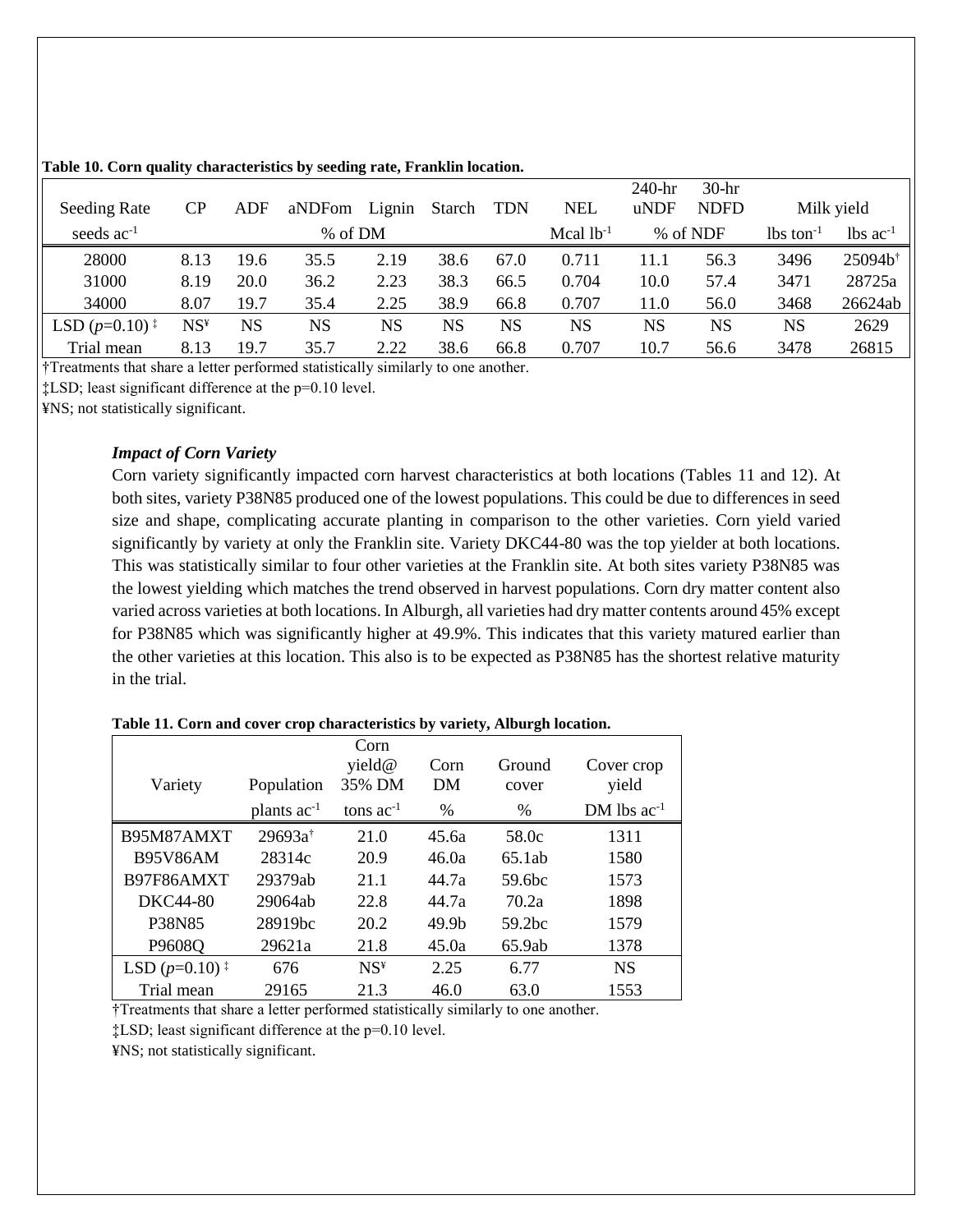In Franklin, variety B97F86AMXT had a dry matter content of 46.3% which was significantly lower than the other varieties that were all above 50%. B97F86AMXT had the longest relative maturity in the trial. Overall, these dry matter contents are significantly higher than the target of 35%. Extreme drought conditions throughout the season likely contributed to expedited maturation and dry down prior to being able to harvest the trials. In Franklin, corn plants were also separated into ear and stover fractions. The proportion of the plant allocated to the ear fraction did not differ significantly between varieties, averaging 47.6% of the total dry matter.

|                                                 |                    | Corn              |                   |                 |  |
|-------------------------------------------------|--------------------|-------------------|-------------------|-----------------|--|
|                                                 |                    | yield@            | Corn              | Ear             |  |
| Variety                                         | Population         | 35% DM            | DM                | proportion      |  |
|                                                 | plants $ac^{-1}$   | tons $ac^{-1}$    | $\%$              | $\%$            |  |
| B95M87AMXT                                      | $30865a^{\dagger}$ | 19.4 <sub>b</sub> | 50.5 <sub>b</sub> | 50.6            |  |
| <b>B95V86AM</b>                                 | 29206a             | 22.2ab            | 50.3 <sub>b</sub> | 49.1            |  |
| B97F86AMXT                                      | 30036a             | 22.6a             | 46.3a             | 44.9            |  |
| <b>DKC44-80</b>                                 | 28708a             | 24.7a             | 50.0 <sub>b</sub> | 48.4            |  |
| P38N85                                          | 25721b             | 19.5b             | 53.6c             | 47.4            |  |
| P9608Q                                          | 30865a             | 23.8a             | 50.5 <sub>b</sub> | 45.4            |  |
| LSD $(p=0.10)$ <sup><math>\ddagger</math></sup> | 2355               | 2.98              | 2.07              | NS <sup>4</sup> |  |
| Trial mean                                      | 29234              | 22.0              | 50.2              | 47.6            |  |

| Table 12. Corn characteristics by variety, Franklin location. |  |  |
|---------------------------------------------------------------|--|--|
|---------------------------------------------------------------|--|--|

†Treatments that share a letter performed statistically similarly to one another.

‡LSD; least significant difference at the p=0.10 level.

¥NS; not statistically significant.

Post-harvest ground cover varied across varieties only at the Alburgh site (Table 11). The highest ground cover of 70.2% was observed in plots with variety DKC44-80. This was statistically similar to two other varieties. This higher ground cover led to almost 1 ton  $ac^{-1}$  dry matter biomass but was not statistically different from the other varieties. Ground cover and biomass were substantially lower at the Franklin site and did not vary across varieties (Table 13). Composition of the cover crop was dominated by annual ryegrass followed by radish and weeds. Virtually no clover biomass was found. The composition of the cover crop did not vary across the different varieties.

#### **Table 13. Cover crop characteristics by variety, Franklin location.**

| Variety                     | Ground<br>cover | Cover crop<br>yield | Ryegrass  | Radish    | Clover    | Weeds     |  |
|-----------------------------|-----------------|---------------------|-----------|-----------|-----------|-----------|--|
|                             | $\%$            | DM lbs $ac^{-1}$    |           | % of DM   |           |           |  |
| B95M87AMXT                  | 29.5            | 346                 | 86.7      | 10.0      | 0.133     | 3.13      |  |
| <b>B95V86AM</b>             | 34.6            | 414                 | 92.0      | 7.62      | 0.000     | 0.329     |  |
| B97F86AMXT                  | 42.1            | 320                 | 94.0      | 2.57      | 0.000     | 3.43      |  |
| <b>DKC44-80</b>             | 19.4            | 354                 | 74.3      | 6.75      | 0.630     | 18.3      |  |
| P38N85                      | 36.5            | 484                 | 62.5      | 24.5      | 0.074     | 12.9      |  |
| P9608Q                      | 24.8            | 346                 | 81.8      | 14.2      | 0.028     | 3.94      |  |
| LSD $(p=0.10)$ <sup>:</sup> | $NS^y$          | <b>NS</b>           | <b>NS</b> | <b>NS</b> | <b>NS</b> | <b>NS</b> |  |
| Trial mean                  | 31.1            | 378                 | 81.9      | 10.9      | 0.144     | 7.02      |  |

‡LSD; least significant difference at the p=0.10 level.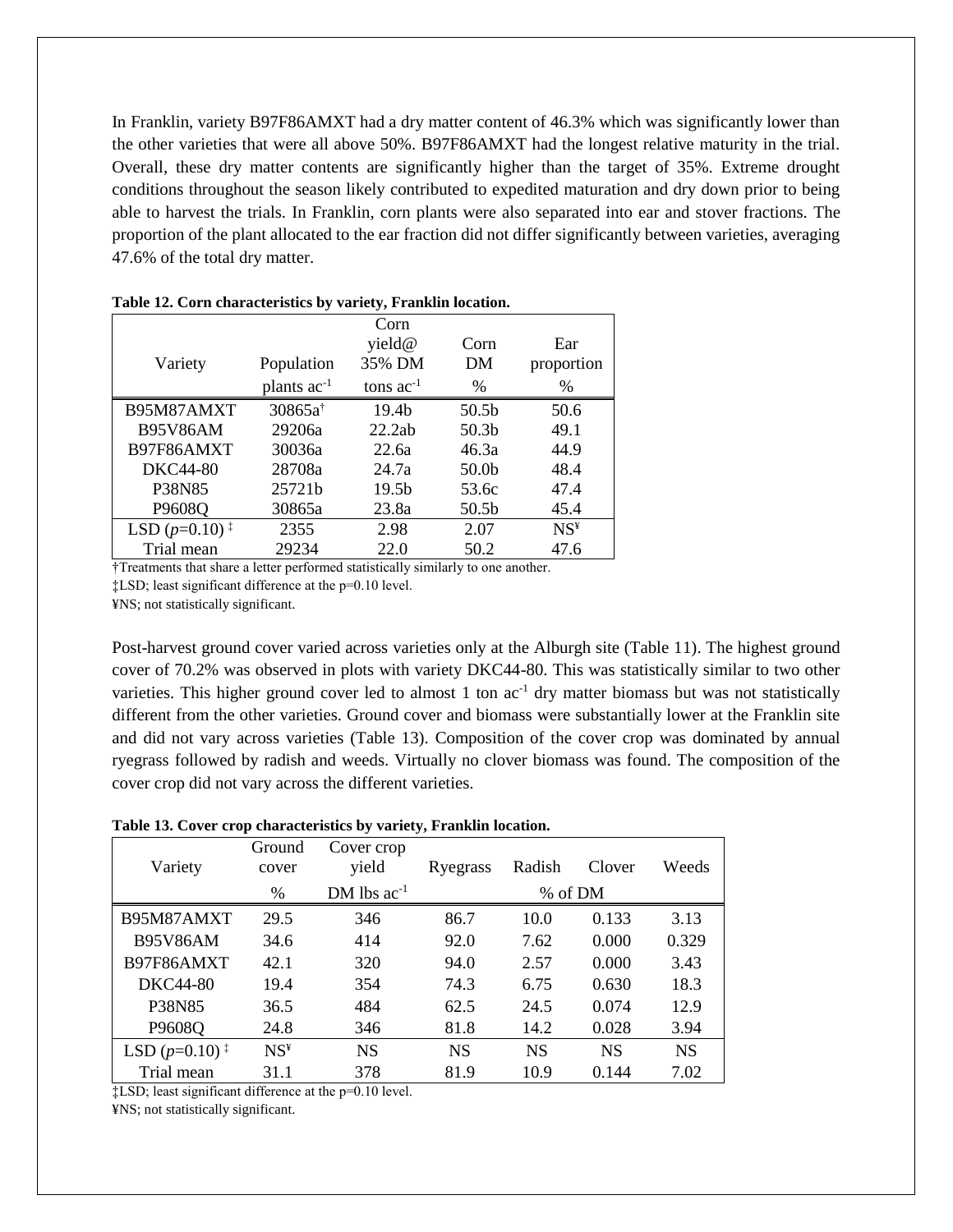Corn variety did significantly impact some corn quality parameters at both sites (Tables 14 and 15). Crude protein levels were significantly lower in varieties DKC44-80 and B95V86AM at both sites. At the Alburgh site, ADF, aNDFom, Starch, and 240-hr uNDF also varied significantly. Variety B95V86AM, despite the lower protein content, had significantly lower ADF and aNDFom contents and had significantly higher starch. Despite these differences in single quality parameters, the predicted milk yields per ton of corn silage, which combines multiple quality characteristics into on metric, did not vary across varieties. The significant differences in milk yield per acres at the Franklin site are due to the significant differences in yield per acre, not quality parameters.

| Variety                                         | CP                | ADF                | aNDFom  | Lignin          | Starch  | <b>TDN</b> | <b>NEL</b>  | $240-hr$<br>uNDF   | $30-hr$<br><b>NDFD</b> | Milk yield              |                        |
|-------------------------------------------------|-------------------|--------------------|---------|-----------------|---------|------------|-------------|--------------------|------------------------|-------------------------|------------------------|
|                                                 |                   |                    | % of DM |                 |         |            | Mcal $lb-1$ | % of NDF           |                        | $lbs$ ton <sup>-1</sup> | $lbs$ ac <sup>-1</sup> |
| B95M87AMXT                                      | $7.91b^{\dagger}$ | 21.0 <sub>bc</sub> | 38.2b   | 2.27            | 38.1cd  | 65.3       | 0.684       | 10.2d              | 57.5                   | 3380                    | 24849                  |
| <b>B95V86AM</b>                                 | 7.88b             | 18.9a              | 34.4a   | 2.20            | 41.6a   | 65.4       | 0.697       | 8.97ab             | 57.5                   | 3431                    | 25106                  |
| B97F86AMXT                                      | 7.99b             | 20.2abc            | 36.6ab  | 2.24            | 39.0bcd | 65.8       | 0.694       | 9.97cd             | 58.0                   | 3437                    | 25339                  |
| <b>DKC44-80</b>                                 | 7.86b             | 19.0a              | 34.6a   | 2.11            | 41.4ab  | 65.8       | 0.697       | 8.87a              | 57.9                   | 3444                    | 27438                  |
| P38N85                                          | 8.06ab            | 21.6c              | 38.5b   | 2.33            | 37.1d   | 65.0       | 0.678       | 10.5d              | 57.3                   | 3383                    | 23889                  |
| P9608Q                                          | 8.36a             | 19.6ab             | 35.5a   | 2.26            | 39.7abc | 65.8       | 0.696       | 9.54 <sub>bc</sub> | 57.2                   | 3452                    | 26387                  |
| LSD $(p=0.10)$ <sup><math>\ddagger</math></sup> | 0.307             | 1.58               | 2.50    | NS <sup>Y</sup> | 2.52    | <b>NS</b>  | <b>NS</b>   | 0.627              | <b>NS</b>              | <b>NS</b>               | <b>NS</b>              |
| Trial mean                                      | 8.01              | 20.1               | 36.3    | 2.24            | 39.5    | 65.5       | 0.691       | 9.68               | 57.6                   | 3421                    | 25501                  |

#### **Table 14. Corn quality characteristics by variety, Alburgh location.**

†Treatments that share a letter performed statistically similarly to one another.

‡LSD; least significant difference at the p=0.10 level.

¥NS; not statistically significant.

#### **Table 15. Corn quality characteristics by variety, Franklin location.**

| Variety                                         | $\rm CP$          | ADF                                            | aNDFom    | Lignin    | Starch    | <b>TDN</b> | <b>NEL</b>     | 240-hr<br>uNDF | $30-hr$<br><b>NDFD</b> |                         | Milk yield             |
|-------------------------------------------------|-------------------|------------------------------------------------|-----------|-----------|-----------|------------|----------------|----------------|------------------------|-------------------------|------------------------|
|                                                 |                   |                                                | % of DM   |           |           |            | Mcal $lb^{-1}$ |                | % of NDF               | $lbs$ ton <sup>-1</sup> | $lbs$ ac <sup>-1</sup> |
| B95M87AMXT                                      | $8.32a^{\dagger}$ | 19.5                                           | 35.2      | 2.17      | 39.0      | 67.2       | 0.713          | 10.7           | 57.1                   | 3505                    | 23818cd                |
| <b>B95V86AM</b>                                 | 7.80c             | 20.4                                           | 36.7      | 2.20      | 38.7      | 66.0       | 0.696          | 11.1           | 55.7                   | 3408                    | 26424bcd               |
| B97F86AMXT                                      | 8.45a             | 19.1                                           | 34.7      | 2.23      | 38.8      | 66.7       | 0.708          | 8.88           | 57.9                   | 3476                    | 27509abc               |
| <b>DKC44-80</b>                                 | 7.82c             | 19.3                                           | 35.2      | 2.18      | 39.1      | 67.0       | 0.711          | 10.8           | 56.2                   | 3497                    | 30250a                 |
| P38N85                                          | 8.03b             | 20.3                                           | 36.8      | 2.22      | 37.8      | 67.0       | 0.705          | 11.8           | 55.3                   | 3467                    | 23641d                 |
| P9608Q                                          | 8.35a             | 19.7                                           | 35.8      | 2.33      | 38.0      | 66.8       | 0.711          | 10.9           | 57.2                   | 3517                    | 29245ab                |
| LSD $(p=0.10)$ <sup><math>\ddagger</math></sup> | 0.190             | $\mathrm{NS}^{\scriptscriptstyle{\mathrm{Y}}}$ | <b>NS</b> | <b>NS</b> | <b>NS</b> | <b>NS</b>  | <b>NS</b>      | <b>NS</b>      | <b>NS</b>              | <b>NS</b>               | 3718                   |
| Trial mean                                      | 8.13              | 19.7                                           | 35.7      | 2.22      | 38.6      | 66.8       | 0.707          | 10.7           | 56.6                   | 3478                    | 26815                  |

†Treatments that share a letter performed statistically similarly to one another.

‡LSD; least significant difference at the p=0.10 level.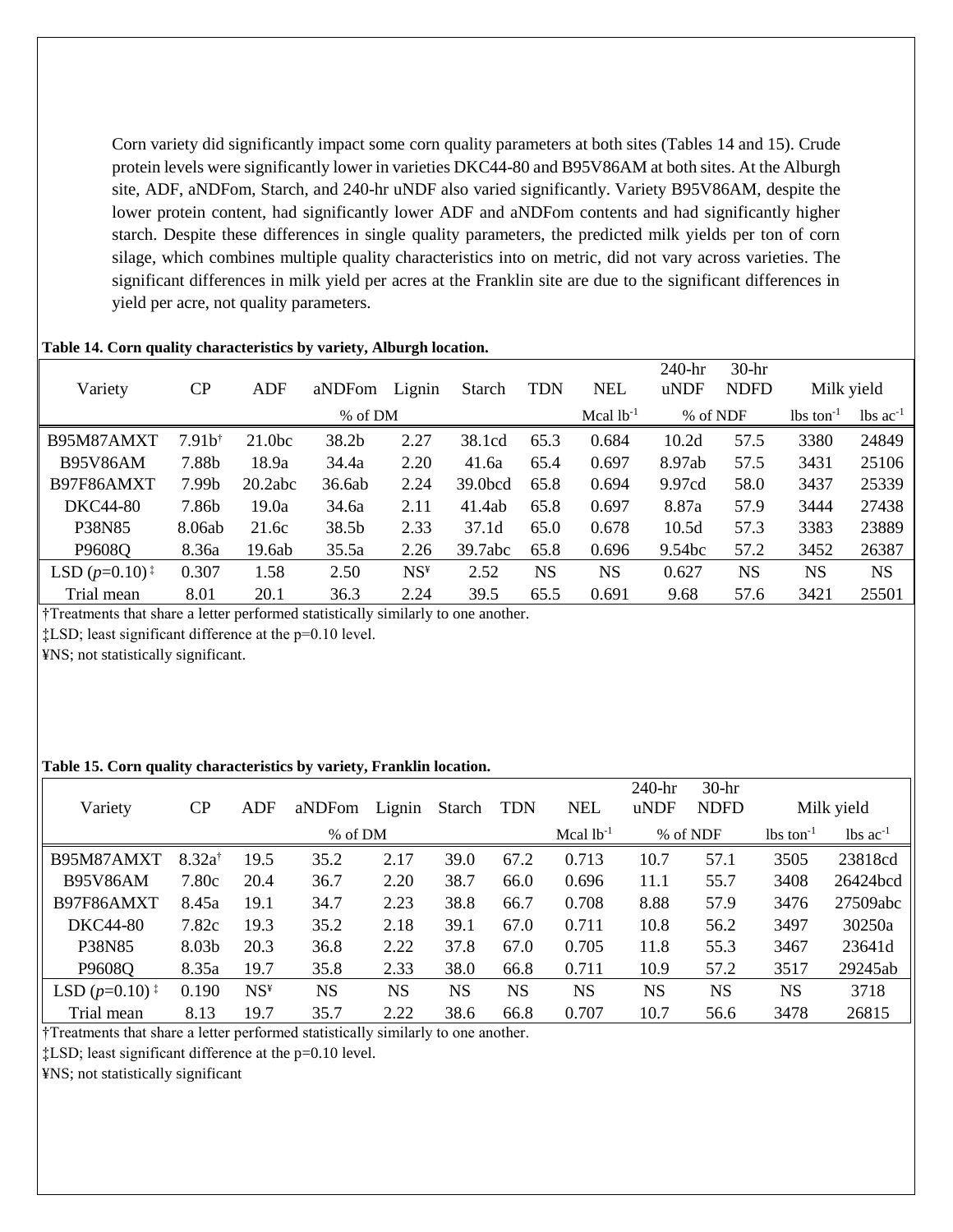Figure 3 shows corn and cover crop yields by variety for the Alburgh location. For interseeding to be an acceptable and widely adopted practice, corn yields and cover crop yields must both be supported simultaneously. Some varieties may possess characteristics which make them more suitable for use in a system that utilizes interseeding. For example, variety DKC44-80 supported high cover crop yield of almost 1 ton ac<sup>-1</sup> while also supporting the highest corn yield of almost 23 tons ac<sup>-1</sup>. Conversely, while variety P38N85 supported high cover crop yields, it came at the expense of corn yield which was only  $20$  tons ac<sup>-1</sup>.



**Figure 3. Corn silage and cover crop yield by variety, Alburgh location.**

# **DISCUSSION**

Interseeding cover crops into corn silage systems is challenging and may have higher success given changes to corn variety selection, populations, and the timing of interseeding. Determining the best combination of characteristics that support high yielding corn crops and successful cover crops requires multiple years of data to better understand how these variables interact under varying conditions. More data needs to be collected to better understand the interaction of these corn hybrid characteristics with crop management.